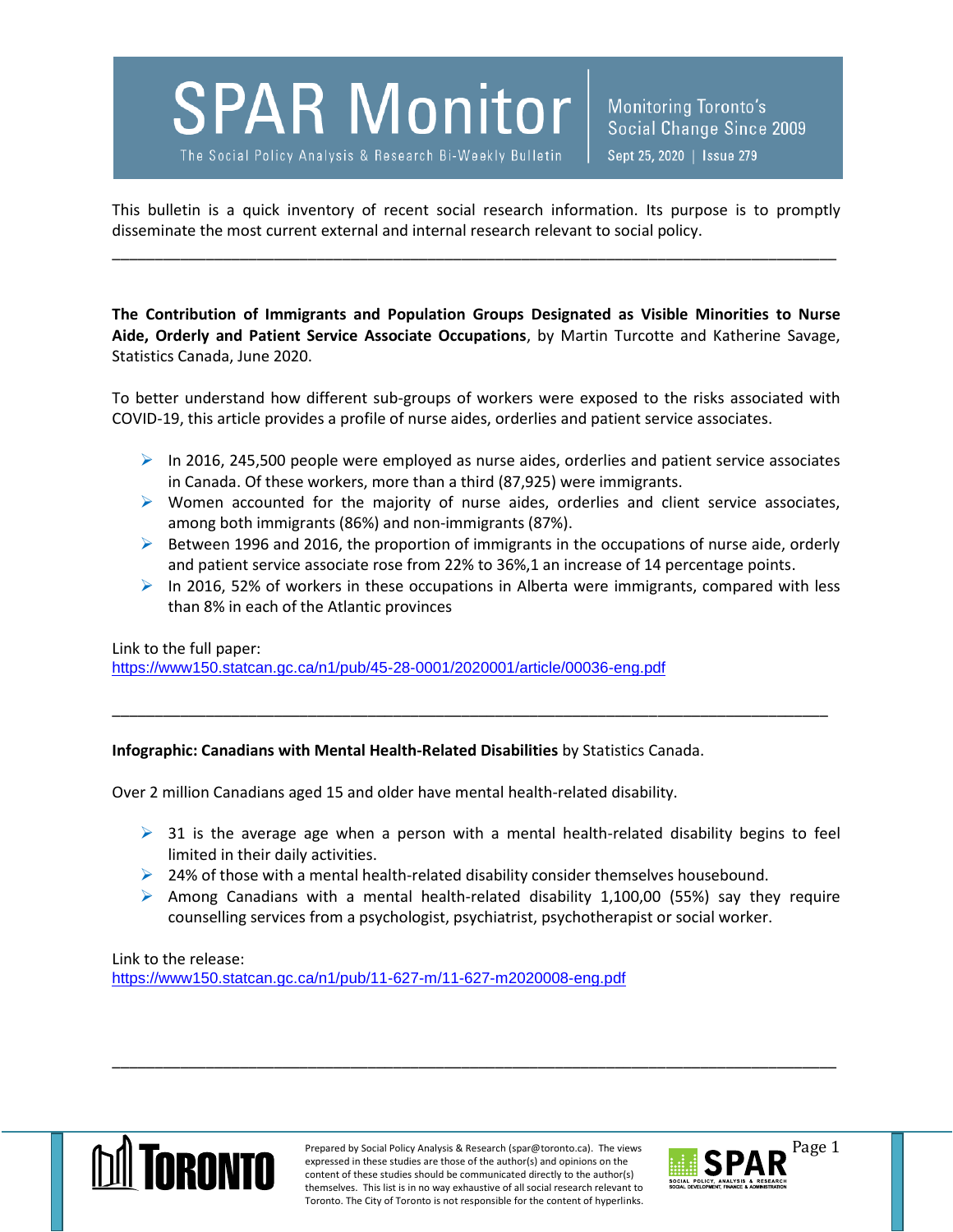**The Price of Public Health Care Insurance, 2020** by Milagros Palacios and Bacchus Barua, Fraser Institute, August 2020.

The purpose of this research bulletin is to help individual Canadians and their families better understand how much they annually contribute to Canada's public health care system.

- $\triangleright$  In 2020, preliminary estimates suggest the average payment for public health care insurance ranges from \$4,190 to \$14,474 for six common Canadian family types, depending on the type of family.
- $\triangleright$  The 10 percent of Canadian families with the lowest incomes will pay an average of about \$471 for public health care insurance in 2020.
- $\triangleright$  The 10 percent of Canadian families who earn an average income of \$65,522 will pay an average of \$6,627 for public health care insurance, and the families among the top 10 percent of income earners in Canada will pay \$39,731.
- $\triangleright$  In 2020, the average unattached (single) individual, earning an average income of \$44,153, will pay approximately \$4,894 for public health care insurance.

## Link to the full paper:

<https://www.fraserinstitute.org/sites/default/files/price-of-public-health-care-insurance-2020.pdf>

**Toronto After a Decade of Austerity: the Good, the Bad and the Ugly** by Beth Wilson, Social Planning Toronto, January 2020.

\_\_\_\_\_\_\_\_\_\_\_\_\_\_\_\_\_\_\_\_\_\_\_\_\_\_\_\_\_\_\_\_\_\_\_\_\_\_\_\_\_\_\_\_\_\_\_\_\_\_\_\_\_\_\_\_\_\_\_\_\_\_\_\_\_\_\_\_\_\_\_\_\_\_\_\_\_\_\_\_\_\_\_

[This report] looks at how our city has progressed, declined, or stagnated over the past decade in three key areas: housing; child care; and public transit, cycling, and walking. We assess the current state of the city after a decade of austerity budgets using 20 quantitative indicators and offer resolutions to build a better city by continuing to address our funding needs in the years to come.

- $\triangleright$  Data from Canada Mortgage and Housing Corporation's annual Rental Market Survey show average rents have risen by 39.8% for bachelor units, 33.7% for 1-bedrooms, 31.6% for 2 bedrooms, and 23.6% for 3+ bedrooms between 2010 and 2018.
- Recent vacancy rates are 1.6% for bachelor units, 1.2% for 1-bedrooms, 0.9% for 2-bedrooms, and 1.2% for 3+ bedrooms.
- $\triangleright$  In 2016, 37% of residents used public transit as their main mode of commuting to work, up from 35% in 2006.
- $\triangleright$  In 2018, 158 pedestrians were seriously injured on our streets. The number of pedestrian fatalities has been especially high from 2013 onwards, with a high of 44 in 2016.

Link to the full paper:

[https://d3n8a8pro7vhmx.cloudfront.net/socialplanningtoronto/pages/2279/attachments/original/15784388](https://d3n8a8pro7vhmx.cloudfront.net/socialplanningtoronto/pages/2279/attachments/original/1578438814/Good_Bad_Ugly_Toronto_After_Austerity-min.pdf?1578438814) [14/Good\\_Bad\\_Ugly\\_Toronto\\_After\\_Austerity-min.pdf?1578438814](https://d3n8a8pro7vhmx.cloudfront.net/socialplanningtoronto/pages/2279/attachments/original/1578438814/Good_Bad_Ugly_Toronto_After_Austerity-min.pdf?1578438814)



\_\_\_\_\_\_\_\_\_\_\_\_\_\_\_\_\_\_\_\_\_\_\_\_\_\_\_\_\_\_\_\_\_\_\_\_\_\_\_\_\_\_\_\_\_\_\_\_\_\_\_\_\_\_\_\_\_\_\_\_\_\_\_\_\_\_\_\_\_\_\_\_\_\_\_\_\_\_\_\_\_\_\_\_\_